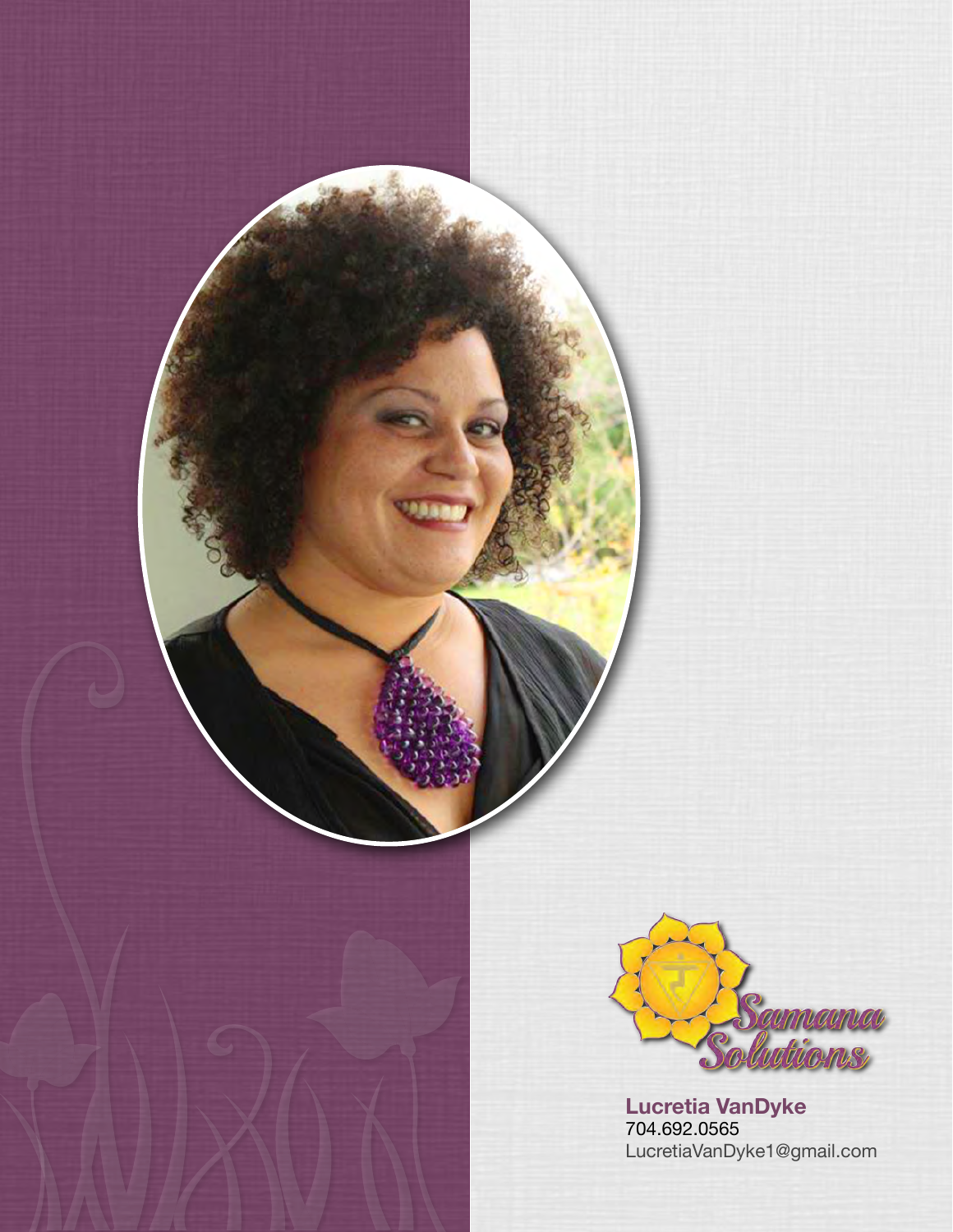# $\mathcal{I}_{n}$ tention  $\mathcal{V}_{ision}$  Passion

My intention is to assist people in finding the path to ignite their light, while holding them accountable for their work.

My vision for my business is to honor indigenous rituals of healing by combining them with modern science and meditation to provide an overall holistic educational experience.

My passion is assisting people in integrating their own unique experiences and trainings into their practices while inspiring them to indulge in the beauty of creativity and self preservation.



With a journey that began when she was just a little girl mixing herbs, clays, and muds on her grandparents' farm, Lucretia VanDyke has been in the industry for over 15 years; she has over 2500 hours of training, and she has been a holistic esthetician for over a decade. Lucretia has worked and trained with many internationally known spa and skin care companies such as Universal Companies, Osmosis Skin Care, Control Correctives, Pevonia, Dermalogica, and Aveda. Her quest for knowledge and interest in the traditional approach has led her all over the world to learn from indigenous master healers. Lucretia has trained extensively in Southeast Asia, Thailand, and Bali.

Along with teaching, Chinese medicine based therapies, Thai Yoga, Thai and Integrative reflexology, herbal skincare, sacred Yoni steaming/ smudging, womb healing therapies, medical esthetics, Reiki, and holistic oncology esthetics make up a large part of her practice. In addition to her Eastern tutelage, Lucretia spent over 11 years as a Training and Development Educator for some of most prestigious resorts and medical spas working alongside physician assistants and doctors developing protocols for pre- and post-procedure for medical and cosmetic esthetic treatment.

Lucretia is an approved NC CEU provider for Estheticians, Cosmetologists, and Nail Technicians. She is the founder of *Erosology*, a meditation & wellness based sexology business, and co-founder of *Samadhi Productions*, a unique wellness production company that specializes in integrative healing arts programs and retreats.

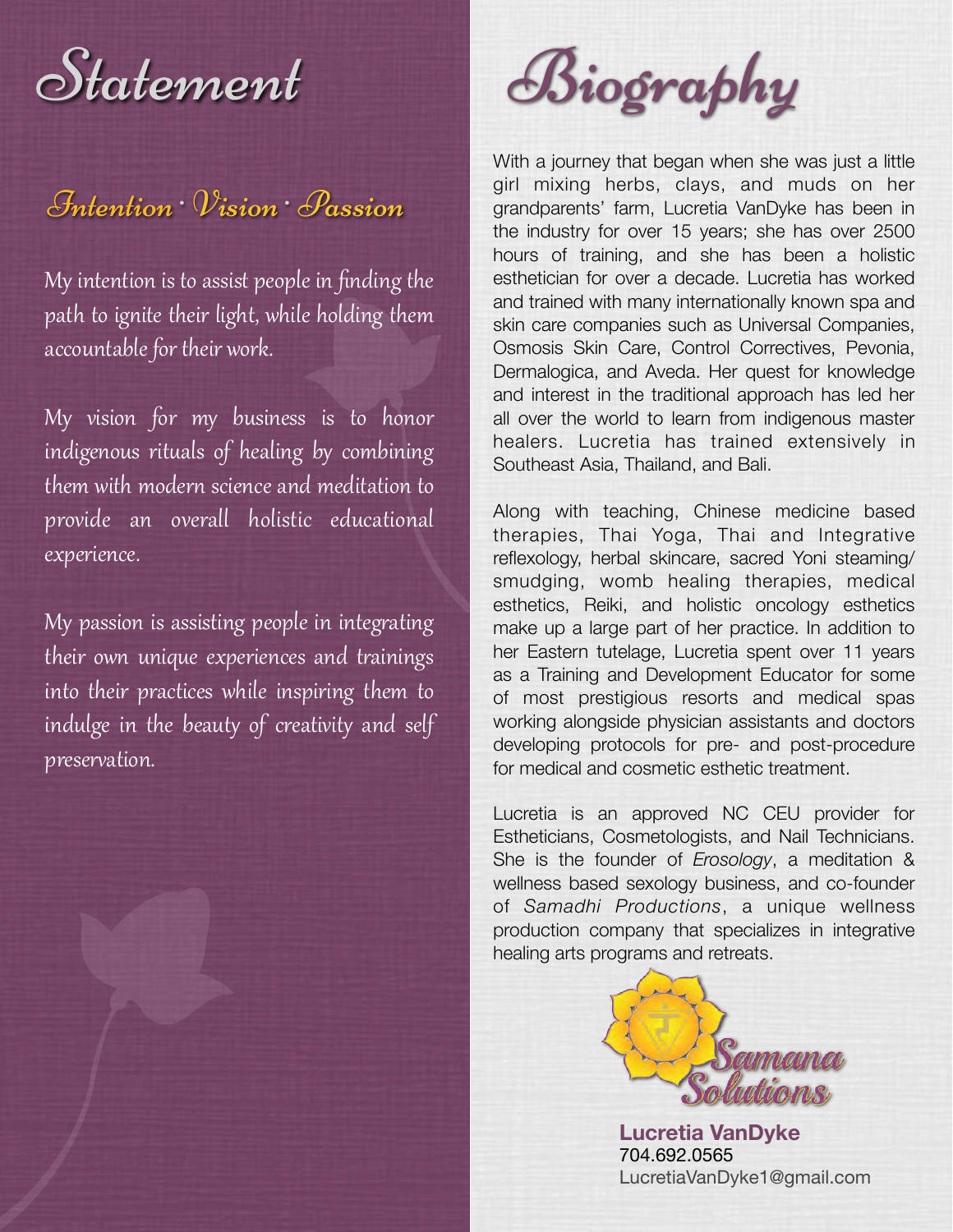

# Erosology

The study of the four levels of love, Sacred Sexuality, and honoring the feminine divine play a major role in holistic healing and wellness. We will explore rituals of love, abundance, and healing. Through the use of sacred herbs and the ritual calling in of the Orisha (Goddess) Oshun to guide us through the healing of the heart space to allow the flow of abundance and love. Ancient traditions such as Yoni Steaming, womb meditation, spiritual bathing, calling in sacred love, and tantric inspired recipes for skin/body therapies will be sure to ignite your mojo.

# From Farm to Treatment Room

This class is designed to show how to build an herbal apothecary for beauty and healing. Understand the meaning of organic and how it applies from harvest to label. This interactive class is good enough to eat! As we use farm fresh resources to craft raw and organic food based therapies, we lift our prayers up to honor ancient recipes based on teachings traditional healers from South East Asia to my ancestors in the Southern Appalachian. We will also learn self-healing rituals, in our Healing the Healers portion of the class, where we explore meditation, divination, and intuitive based protocols for choosing what your body requires.

You can often find me at the farmers market picking up fresh seasonal ingredients to make natural treatments for your face and body. Look for the BIG hat in the summer! ""

- Lucretia VanDyke

# All Thai'd Up

A modern twist on ancient healing modalities based on indigenous treatments from my travels around the world. We will explore Thai Poultice Massage, Eastern herbal recipes, Jamu practices, and how they can work with the body to encourage balance as well as receive the benefits of the rituals of health and wellness. Basic Thai reflexology, Thai Yoga, and my *Healing the Healers* grounding meditation along with a ritual to honor our teachers and ancestors for helping us attain knowledge during our journey.

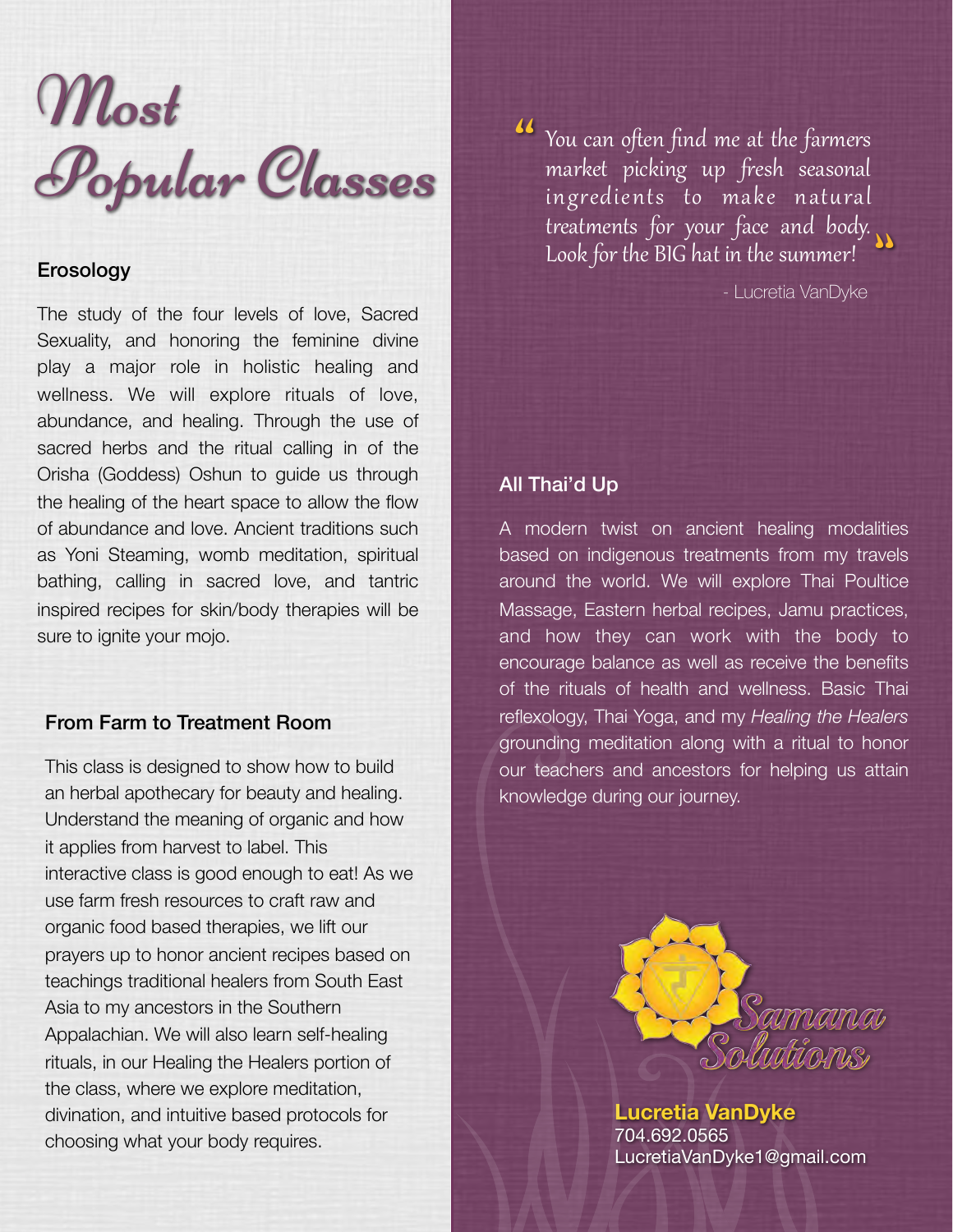

#### **November 2014**

The Herbiary, Asheville, NC

• Loving Your Sacred Self: Ritual and Body Care

#### **September 2014**

columinate, Asheville, NC • Creating Your Own Medicine Wheel

#### **2009 - 2014**

Urbana Massage, Charlotte, NC Secrets Spa, Asheville, NC • Train the Trainer - CEU / Spa Development 8 hrs

#### **2006 - 2014**

Southeast Salon and Spa Conference, Hickory, NC

- Farm to Treatment Room: Raw, Herbal, and Organic Skincare CEU 2 hrs
- All Thai'd Up CEU 8 hrs
- Estheticians Working with Physicians CEU 8 hrs
- Holiday Seasonal Treatments CEU 4 hrs
- Reiki Infused Facials and Reflexology CEU 2 hrs
- Zen Aesthetics: Eastern Herbal Skincare CEU 4 hrs

### **2013 - 2014**

Healing House of Weaverville, Weaverville, NC

- Nurturing the Yin Women's Health Workshop 2 hrs
- Meditation 101 Health & Wellness Seminar 2 hrs
- Preparing Your Body for the Seasons Health & Wellness Seminar 2 hrs

#### **June 2013**

The Healing House of Weaverville, Weaverville, NC

• Healing Touch Facials from Around the World - CEU 8 hrs

#### **2012 - 2013**

The Yoga Tree, Hickory NC

• YogaSpa Retreat

Illusions Spa, Asheville, NC Secrets Spa, Asheville, NC

• Thai Reflexology with Exotic Hand and Foot Rituals for the Seasons - CEU 8 hrs

## **2010**

Healing House of Weaverville, Weaverville, NC

• Farm to Treatment Room: Raw, Herbal & Organic Skincare CEU 8 hrs



#### **2009 - 2010**

Privai Esthetics Academy, Asheville, NC

• Zen Aesthetics: Eastern Herbal Skincare - CEU 8 hrs

Urbana Massage, Charlotte, NC

• Herbal Poultice Skin and Body Treatments: Introduction to Herbal Poultice Treatments - CEU 4 hrs

Healing House of Weaverville, Weaverville, NC

• Herbal Poultice Skin and Body Treatments: Introduction to Herbal Poultice Treatments - CEU 8 hrs

#### **2007-2011**

Vitality Medical Spa, Hickory, NC

• Advanced Medical Skin Care Training

#### **2006 - 2008**

Medical Spas Training, Hickory, NC Face and Body Conference, San Francisco, CA

• Facial Techniques: Ethnic to Inflamed Skin - CEU 8 hrs

#### **August 2003 – August 2007**

Rock Barn Golf and Spa, Conover, NC

- Advanced Esthetics
- Training and Development
- Stress and Relaxation Tips for the Holidays and for Each Season
- Edible Body Treatments and Couples Massage
- Hydro-therapy and Herbal Body Wraps

#### **Jan 2003 – August 2003**

Carolina Academy of Cosmetic Arts, Gastonia, NC

• Advanced Esthetics